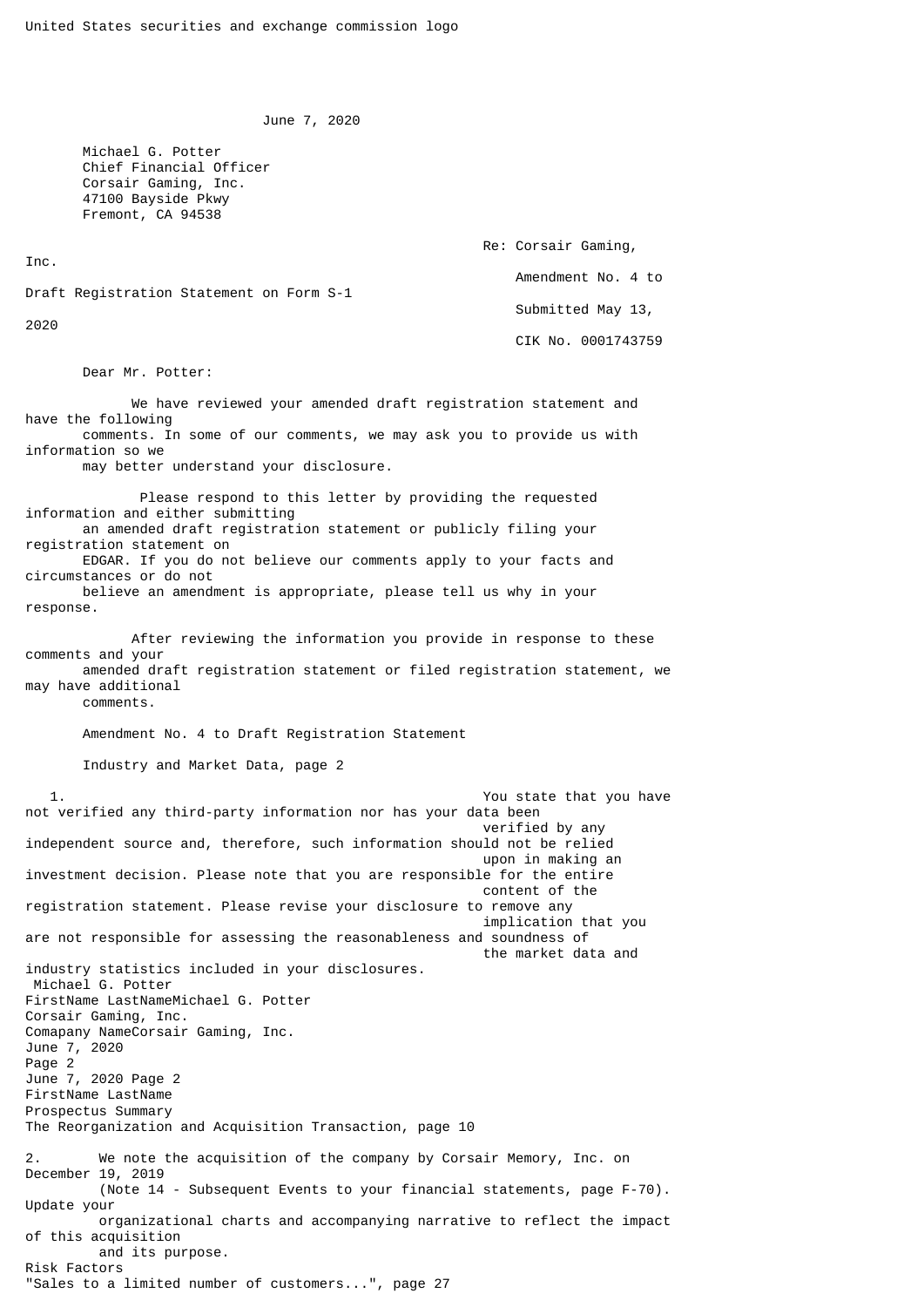3. You disclose here that sales to Amazon accounted for 22.4% and 25.2% of your net revenue in 2018 and 2019, respectively. Please file any agreement, such as a Master Agreement, with Amazon as an exhibit or provide your analysis as to why you are not required to do so under Item  $601(b)(10)(ii)(B)$  of Regulation S-K. "Our amended and restated certificate of incorporation...", page 52 4. You disclose here and on page 157 that your amended and restated certificate of incorporation will provide that the Court of Chancery of the State of Delaware will be the exclusive forum for certain proceedings, including derivative actions brought on behalf of the company. Please revise your disclosure to clarify whether this provision applies to actions arising under the Exchange Act or Securities Act. In that regard, we note that Section 27 of the Exchange Act creates exclusive federal jurisdiction over all suits brought to enforce any duty or liability created by the Exchange Act or the rules and regulations thereunder. Section 22 of the Securities Act creates concurrent jurisdiction for federal and state courts over all suits brought to enforce any duty or liability created by the Securities Act or the rules and regulations thereunder. If the provision applies to Securities Act claims, please also revise your filing to state specifically that there is uncertainty as to whether a court would enforce such provision and that investors cannot waive compliance with the federal securities laws and the rules and regulations thereunder. If this provision does not apply to actions arising under the Securities Act or Exchange Act, please revise your disclosure to state clearly that the provision does not apply to such actions. Business Overview, page 96 5. You state that unique U.S. viewership for eSports is expected to exceed those of the National Basketball Association in 2019. Please update this disclosure. Michael G. Potter FirstName LastNameMichael G. Potter Corsair Gaming, Inc. Comapany NameCorsair Gaming, Inc. June 7, 2020 Page 3 June 7, 2020 Page 3 FirstName LastName Item 16. Exhibits and Financial Statement Schedules. Exhibits, page II-5 6. Please file your offer letter with Mr. Potter as an exhibit. Also, please confirm that you will file your Investor Rights Agreement and Registration Rights Agreement with EagleTree as exhibits. You may contact Claire DeLabar, Staff Accountant, at (202) 551-3349 or Robert Littlepage, Accounting Branch Chief, at (202) 551-3361 if you have questions regarding comments on the financial statements and related matters. Please contact Matthew Crispino, Staff Attorney, at (202) 551-3456 or Larry Spirgel, Office Chief, at (202) 551-3815 with any other questions.

> Sincerely, Division of Office of